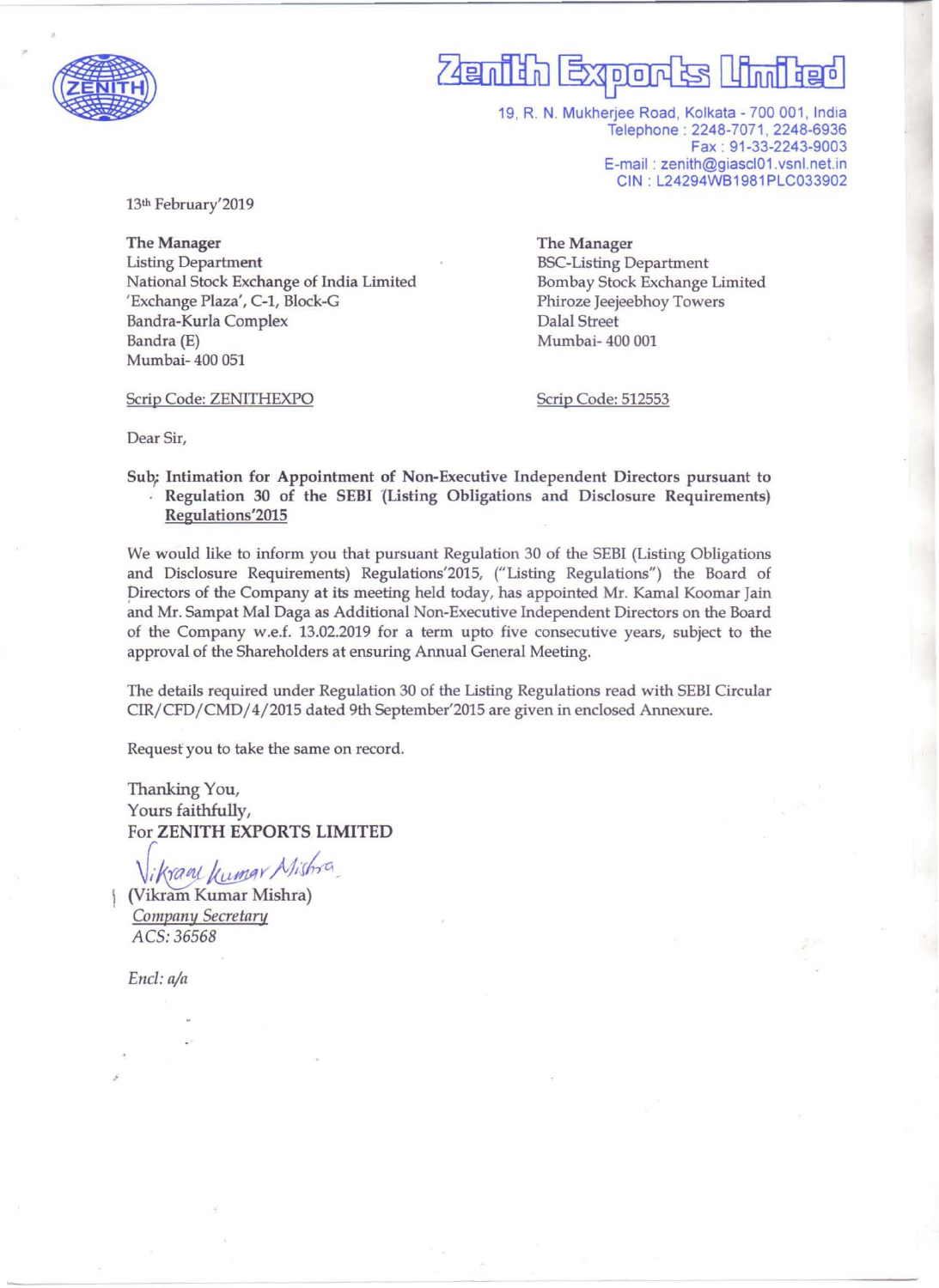

## **Zenith Exports United**

19, R. N. Mukherjee Road, Kolkata - 700 001, India Telephone: 2248-7071, 2248-6936 Fax : 91-33-2243-9003 E-mail : zenith@giascl01.vsnl.net.in CIN : L24294WB1981 PLC033902

#### *Appointment of Mr. Kamal Koomar Jain and Mr. Sampat Mal Daga as Additional Non-Executive Independent Directors on the Board of Zenith Exports Limited*

| Sl No.         | Details of event that need to be provided                                                 | Information of such event(s)                                                                                                            |
|----------------|-------------------------------------------------------------------------------------------|-----------------------------------------------------------------------------------------------------------------------------------------|
| 1              | change viz.<br>for<br>appointment,<br>Reason<br>resignation, removal, death or otherwise; | Mr. Kamal Koomar Jain and<br>Mr. Sampat Mal Daga as<br>Additional Non-Executive<br>Independent Directors on the<br>Board of the Company |
| 2 <sup>′</sup> | Date of appointment/cessation<br>(as applicable)                                          | 13th February, 2019                                                                                                                     |
|                | Term of appointment                                                                       | Five years with effect from 13th<br>February 2019 to 12th February,<br>2024.                                                            |
| 3              | Brief profile (in case of appointment)                                                    | As per Annexure-I                                                                                                                       |
| $\overline{4}$ | Disclosure of Relationships between directors<br>(in case of appointment of a director)   | Mr. Kamal Koomar Jain and<br>Mr. Sampat Mal Daga have no<br>relationship with any director<br>on the Board of the Company.              |

For-Zenith Exports Ltd  $\frac{1}{\sqrt{2}}$  Company Secretary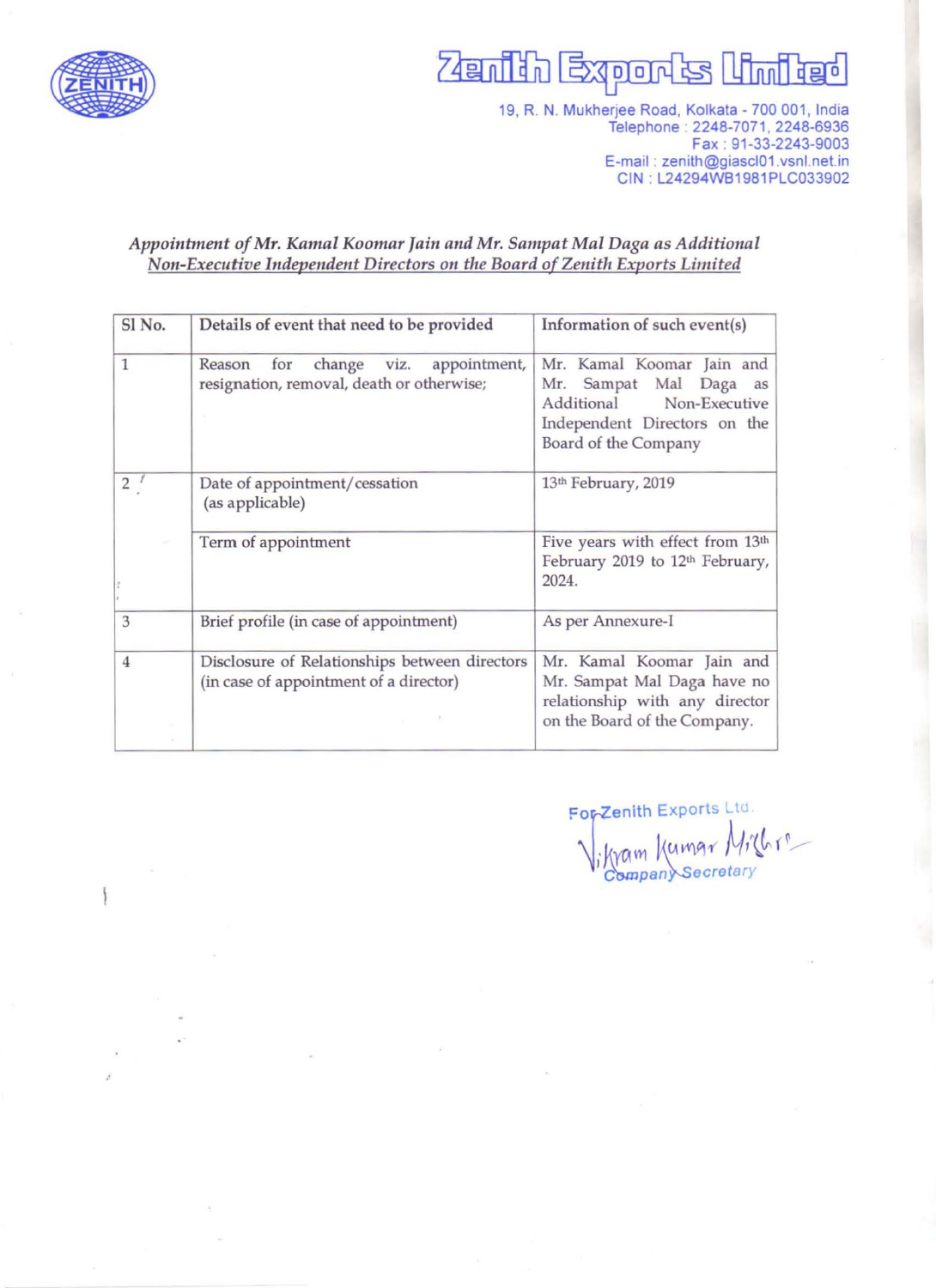

.'

# **Zenith Exports United**

19, R. N. Mukherjee Road, Kolkata - 700 001, India Telephone: 2248-7071, 2248-6936 Fax : 91-33-2243-9003 E-mail : zenith@giascI01 .vsnl.net.in GIN : L24294WB1981PLG033902

#### **ANNEXURE-I**

### **BRIEF PROFILE OF MR. KAMAL KOOMAR lAIN**

| Name of the Director              | Mr. Kamal Koomar Jain                                                                                                                                                                                                                                                                                                                                                                                                                                                |  |
|-----------------------------------|----------------------------------------------------------------------------------------------------------------------------------------------------------------------------------------------------------------------------------------------------------------------------------------------------------------------------------------------------------------------------------------------------------------------------------------------------------------------|--|
| Father's Name                     | Shri Mangilal Jain                                                                                                                                                                                                                                                                                                                                                                                                                                                   |  |
| Address                           | 19, Garcha 1st Lane, Kolkata- 700 019                                                                                                                                                                                                                                                                                                                                                                                                                                |  |
| Date of Birth                     | 01/10/1960                                                                                                                                                                                                                                                                                                                                                                                                                                                           |  |
| Qualification                     | B.COM, C.A.                                                                                                                                                                                                                                                                                                                                                                                                                                                          |  |
| <b>Brief Work Experience</b>      | Mr. Kamal Koomar Jain, aged about 60<br>years, has a vast experience in the field of<br>Finance and Accounts. He was a Senior<br>Partner at M/s. Sharma Gautam & Co.,<br>Chartered Accountants, Kolkata, from 1985<br>to 1988. He also served as Director in Apollo<br>Machies Private Limited from 1985 to 1988.<br>Currently he is Senior Partner at M/s. S.L.<br>Chhajed & Co., Chartered Accountants<br>Kolkata and providing professional service<br>in nature. |  |
| No. of Shares held in the Company | Nil                                                                                                                                                                                                                                                                                                                                                                                                                                                                  |  |
| Directorship in Companies         | Nil                                                                                                                                                                                                                                                                                                                                                                                                                                                                  |  |

For Zenith Exports Ltd. Jenith Exports Ltd.<br>Myam hung/ Mishro Company Secretary